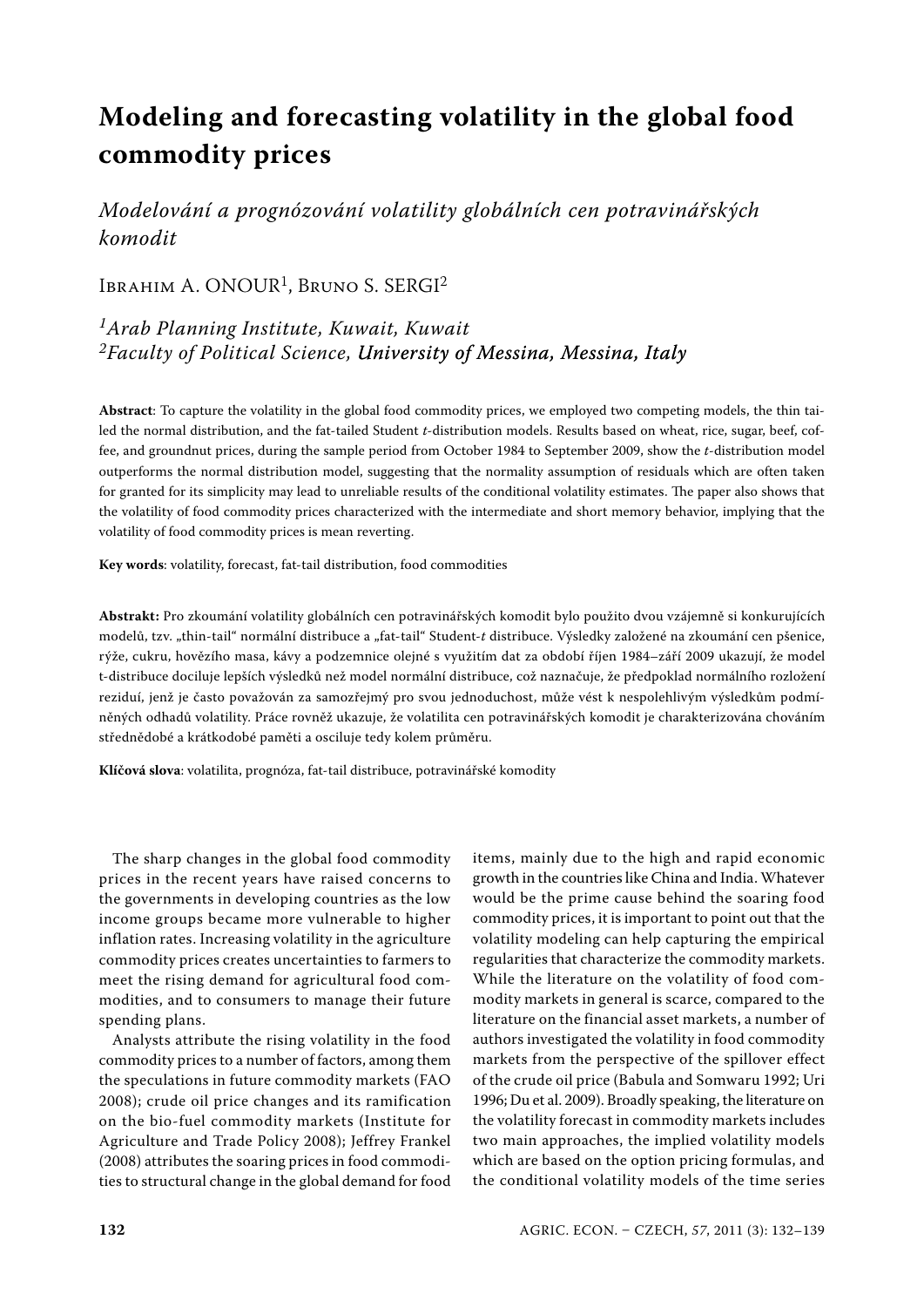analysis. An option is a contract that allows the holder, without requiring, to sell (put option) or buy (call option) underlying commodity at a pre-specified price (strike or exercise price). The more volatile the price of the underlying commodity, the higher the option's price. Given that the option market is efficient, the option price reflects the future expected volatility. More specifically, option prices are functions of four observable variables (i.e., the price of the underlying asset, the exercise price, the time to the maturity of the option, and the risk-free rate of interest), and one non-observable variable which is the expected volatility of the underlying commodity price. Since the option price is observable, and it is a monotonically increasing function of the expected volatility, then via the option pricing formula it is possible to derive the expected volatility for the remaining period of the option maturity. Such expected volatility which is based on the option pricing formula is usually known as the implied volatility.

However, it should be noted that the implied volatility approach of the expected volatility has a number of drawbacks. Among them, the standard option pricing formula included in Black and Scholes (1973) applies only to the European type option, but it has no closed-form solution for the more popular American and exotic options<sup>1</sup>. In addition, as noted by Kroner et al. (1993), the volatility forecast based on the implied volatility approach may be more appropriate for the short-term forecast, but it may not yield a reliable long-term forecast since usually trading is thin in the options that are far away from their maturity dates.

As a result, in this paper we employed the time series modeling approach in forecasting the conditional volatility in the food commodity market. The conditional volatility models include the ARCH/ GARCH models developed by Engle (1982); and the stochastic volatility (SV) models, proposed by Taylor (1994). While the conditional volatility models of the ARCH/GARCH-type define volatility as a deterministic function of the past innovations, the SV models treat volatility as a stochastic process. The ARCH/GARCH-type models are relatively easy to estimate compared to the SV models which are directly connected to the diffusion process, and thus involve the volatility process that does not depend on the observable variables, and are therefore relatively more difficult to estimate (Shephard 2005).

A question which needs to be addressed is, why do we need to investigate volatility in the food commodity markets? In the light of the option pricing formula of Black and Scholes discussed above, robust estimates of volatility of food prices enhance a better option pricing mechanism in future commodity markets. Moreover, volatility estimates allow the investigation of empirical regularities that characterize the food commodity markets. Among the empirical regularities that characterize asset prices, there are the fat-tailedness and volatility persistence. It is well documented (Bollerslev et al., 2003) that the fat-tailedness in asset markets is intimately related to the so-called volatility clustering, which describes the phenomena that large changes in asset prices, in either sign, tend to be followed by large changes, and small changes are followed by small changes, reflecting market irregularities. Thus, volatility modeling can reveal the market imperfection in the global food commodity markets.

Bollerslev et al. (2003) indicated that the normality assumption is at odds when price changes exhibit the fat-tailedness (leptokurtosis behavior). It has been evidenced recently by a number of authors (Brooks and Persand (2003), Vilasuso (2002), and Hansen and Launda (2003), the standard GARCH models which use the normality assumption has an inferior forecasting performance compared to the models that reflect skewness and kurtosis in innovations.

The paper is divided into four sections. Section two includes the methodology of the research. Section three deals with the estimation procedure and discussion of the results. In the final section, we conclude the research findings.

#### **METHODOLOGY**

Given that  $p_t$  is the commodity price at time  $t$ , and  $I_{t-1}$  is the information set at time  $t-1$ , then the standard GARCH(1,1) model specified on normal distributed and Student *t*-distributed error terms is defined as:

$$
\ln\left(\frac{p_t}{p_{t-1}}\right) \equiv y_t = \mu + \varepsilon_t \tag{1}
$$

$$
f(\varepsilon_t \setminus I_{t-1}) \sim N(0, \sigma_t^2)
$$
  
or

$$
f(\varepsilon_t \setminus \eta, I_{t-1}) \sim st(\eta; 0, \sigma^2_t)
$$
 (2)

where η is degrees of freedom, and

$$
\sigma_t^2 = w + \alpha \varepsilon_{t-1}^2 + \beta \sigma_{t-1}^2
$$
 (3)

Given an initial value for  $\sigma_t^2$  (the conditional volatility), the estimated values for *w*, α and β, in equation (3) can be used for estimating expected volatility at

 $1B$ arone-Adesi and Whaley (1987) propose an approximation method for pricing American options.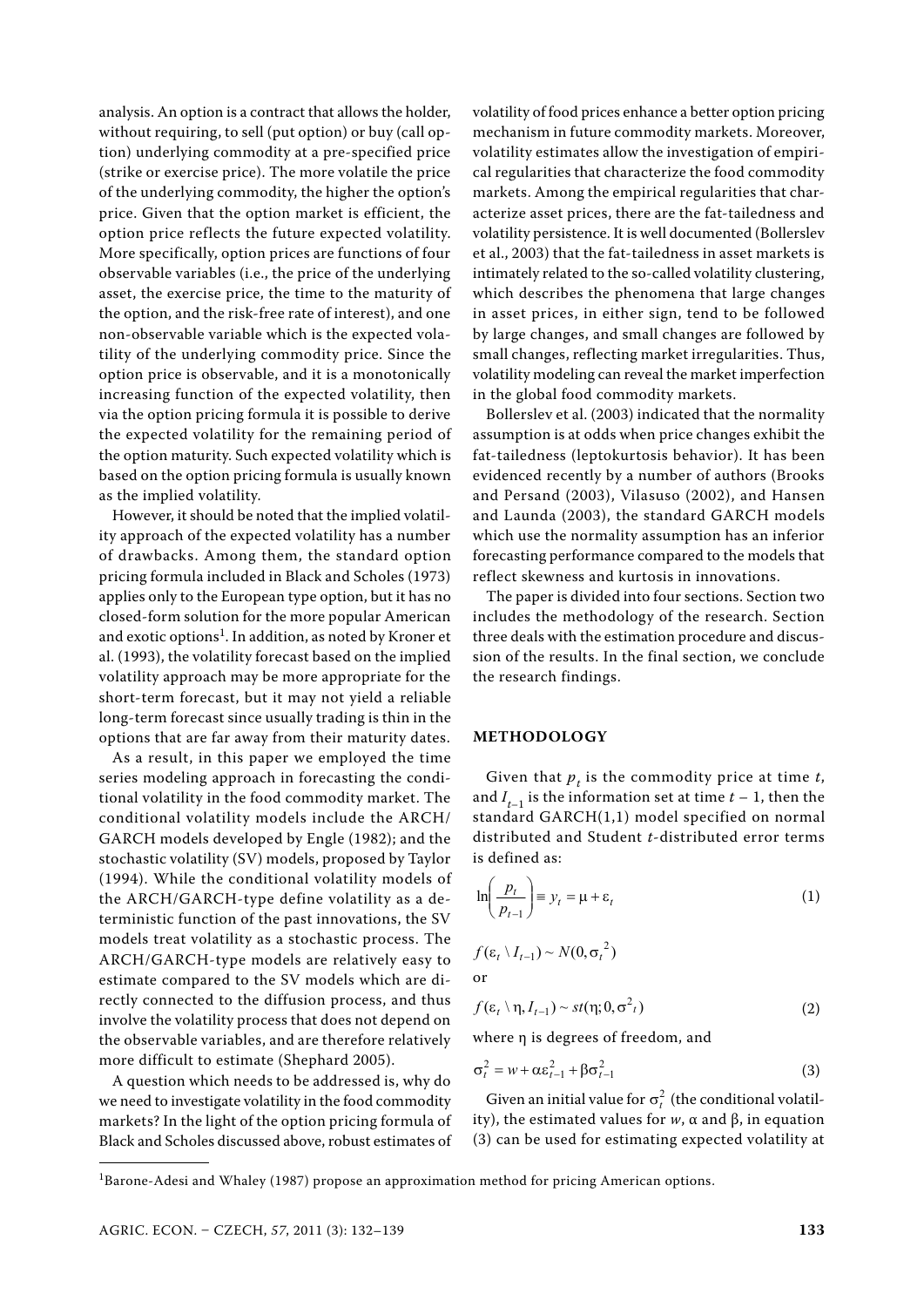any given horizon time. Using equation (3), the expected volatility can be set (see Engle and Bollerslev 1986, equation 22) as:

$$
E(\sigma_{t+k}^2 \setminus I_t) = \begin{cases} w + \alpha \varepsilon_t + \beta \sigma_t^2 & \text{if } k = 1 \\ w + (\alpha + \beta) E(h_{t+k-1} \setminus I_t) & \text{if } k \ge 2 \end{cases}
$$
 (4)

Alternatively, using the recursive substitution of equation (3) we get

$$
E(\sigma_{t+k}^2 \setminus I_t) = \begin{cases} w + \alpha \varepsilon_t + \beta \sigma_t^2 & \text{if } k = 1 \\ w[1 + (\alpha + \beta) + ....(\alpha + \beta)^{k-2}] + (\alpha + \beta)^{k-1} & \text{VOLATILITY PERSON} \\ + (\alpha + \beta)^{k-1} (w + \alpha \varepsilon_t + \beta \varepsilon & (5) \end{cases}
$$
 The ARFIMA(*p*, *d*, *a*) process

Equations (4) and (5) yield the forecast of conditional volatility at the horizons 1, 2, …, *k*. Bollerslev et al. (2003), discusses the usefulness of the GARCH models in the short-run volatility forecast.

It is well documented that the standard GARCH specification as stated in equation (1) fail to fully account for the leptekurtosis of the high frequency time series when they are assumed to follow the normal distribution. Bollerslev et al. (2003) indicate the ARCH models with conditional normal errors; the result in a leptokurtic unconditional distribution. However, the degree of the leptokurtosis induced by the time-varying conditional variance often does not capture all of the leptokurtosis present in the high frequency speculative price data. To circumvent this problem, Bollerslev et al. (2003) suggest the use of the Student *t*-distribution with the degrees of freedom greater than two.

When the residual errors in (3) distributed Student *t*-distribution the density function in equation (3) can be specified as:

$$
f(\varepsilon \setminus \eta) = \frac{\Gamma(\eta + 1)/2}{\sqrt{\eta \pi} \Gamma(\eta/2)} \left(\frac{\eta}{\eta + \varepsilon^2}\right)^{(\eta + 1)/2}
$$
  
for  $-\infty < \varepsilon < \infty$  (6)

where  $\Gamma(.)$ , denotes the gamma function, and  $\eta$  is the degrees of freedom. Now, we have two competing models, (equations 1 and 6), for the expected conditional volatility specification in equation (5).

Given there is no common single conventional model selection criteria, to assess the goodness-offit for the two models, we employed the predictive power performance criteria, and four other criterias including the log-likelihood function and the Akaike information criteria (AIC), the Schwarz criteria (SC), and the Hannan-Quinn (HQ), as indicated below:

$$
AIC = -2(l/T) + 2(k/T)
$$

$$
SC = -2(l/T) + k \log(T)/T
$$

$$
HQ = -2(l/T) + 2k \log(\log(T))/T
$$

where *k* and (*T*) are respectively the number of parameters and the sample size, and *l* is the lag length. The model that minimizes the above information criteria is considered the best fit, given that the model also yield the highest log likelihood value.

#### **The ARFIMA(***p***,** *d***,** *q***) process**

$$
\phi(L)(1-L)^{d}(y_{t}-\mu) = \Theta(L)\varepsilon_{t}
$$
\n(7)

where

$$
\phi(L) = \sum_{j=1}^{p} \phi_j L^j, \quad \theta(L) = \sum_{j=1}^{q} \theta_j L^j
$$

$$
(1 - L)^d = \sum_{j=0}^{\infty} (j^d) (-1)^j L^j = 1 - dL + \frac{d(d-1)L^2}{2} - \dots
$$

and *L* is the lag operator, *d* is the fractional differencing parameter, all roots of  $\phi$  (*L*) and  $\theta$ (*L*) assumed to lie outside the unit circle, and  $\varepsilon_t$  is the white noise.

GARCH(*p*, *q*) models are often used for modeling the volatility persistence, which has the features of the relatively fast decaying persistence. However, in some cases the volatility shows a very long temporal dependence, i.e., the autocorrelation function decays very slowly. This motivates considering the Fractionally Integrated Generalized Autoregressive Conditional Hetroskedasticity (FIGARCH) process (Baillie 1996) defined as<sup>2</sup>:

$$
\varphi(L)(1-L)^d \varepsilon_t^2 = w + \{1-\beta(L)\} v_t \tag{8}
$$

where  $\phi$  (*L*) and  $\beta$ (*L*) are respectively the AR(*p*) and  $MA(q)$  vector coefficients and  $v_t = \varepsilon_t^2 - \sigma_t^2$ .

Following Baillie et al. (1996), Bollerslev and Mikkelsen (1996), Granger and Ding (1996), the parameters in the ARFIMA $(p, d, q)$  and FIGARCH $(p, d, q)$ *d*, *q*) models in (7) and (8) estimated using the quasimaximum likelihood (QMLE) method. In the ARFIMA models, the short-run behavior of the data series is represented by the conventional ARMA parameters, while the long-run dependence can be captured by the fractional differencing parameter, *d*. A similar result also applies when modeling the conditional variance, as in equation (8). While for the covariance stationary  $GARCH(p, q)$  model, a shock to the forecast of the

<sup>&</sup>lt;sup>2</sup>For the FIGARCH( $p$ ,  $d$ ,  $q$ ) model to be well defined, and the conditional variance positive for all  $t$ , all the coefficients in the ARCH representation must be non-negative.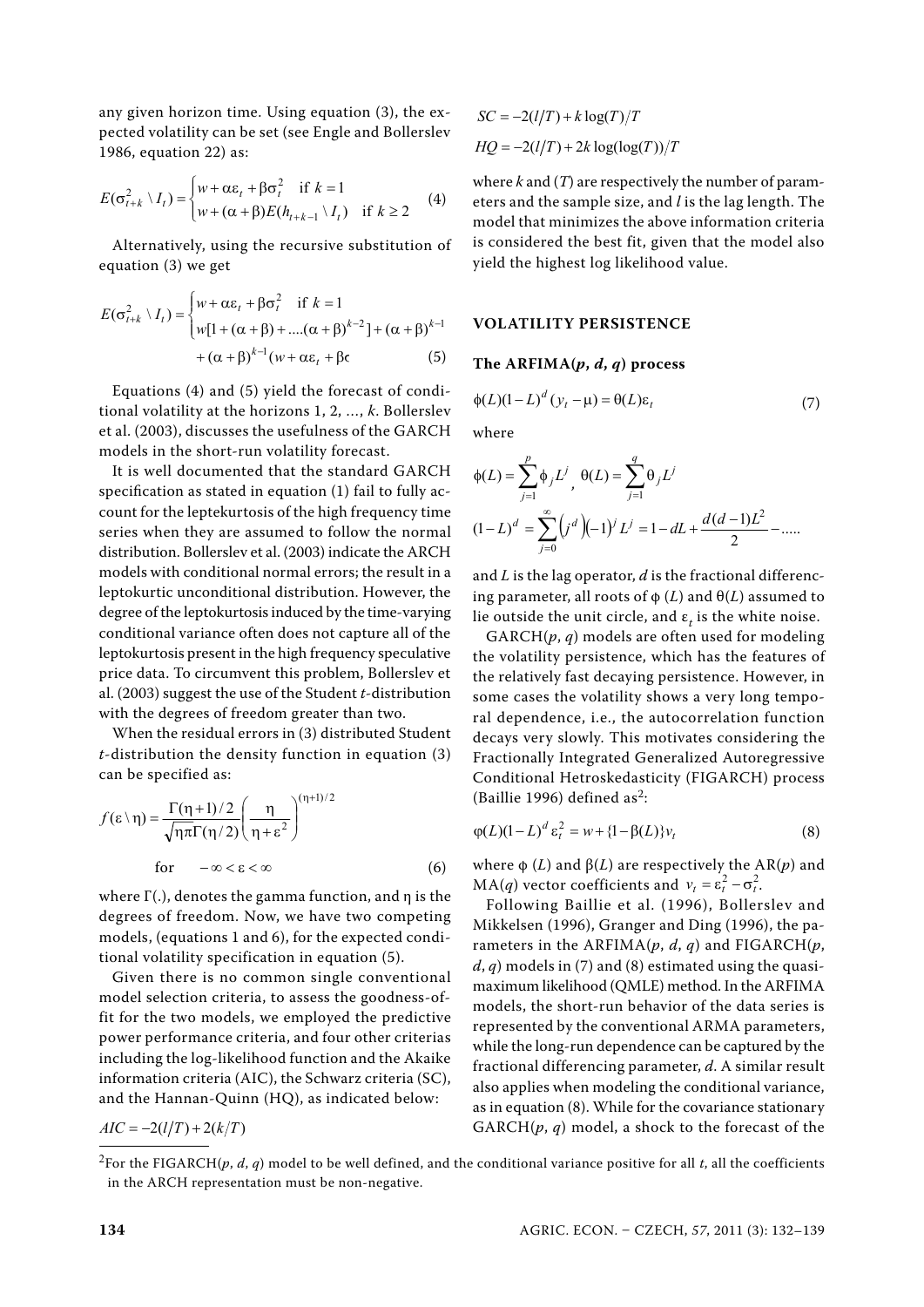future conditional variance dies out at an exponential rate, for the FIGARCH(p,d,q) model, the effect of a shock to the future conditional variance decay at low hyperbolic rate. As a result, the fractional differencing parameter, d, in the equations (7) and (8) can be regarded the decay rate of a shock to the conditional variance (Bollerslev and Mikkelsen 1996).

In general, allowing for the values of d in the range between zero and unity (or,  $0 < d < 1$ ) adds a flexibility that plasy an important role in modeling of the long-run dependence in time series<sup>3</sup>.

Bollerslev (1996, indicates that if  $d = 0$ , the series is covariance stationary and possesses a short memory process, whereas in the case of  $d = 1$ , the series is non-stationary. However, in the case of  $0 < d < 0.5$ , the series, even though covariance stationary, its auto-covariance decays much more slowly than the ARMA process. If *d* is  $0.5 < d < 1$ , the series is no longer covariance stationary, but still mean reverting with the effect of a shock persist for a long period of time, and in that case, the process is said to have a long memory. Given a discrete time series,  $y_t$ , with autocorrelation function,  $\rho_{j'}$  at lag *j*, Mcleod and Hipel (1978) define long memory as a process:

$$
\sum_{j=-n}^{n} \left| \rho_j \right| \qquad \text{as} \quad n \to \infty \tag{9}
$$

characterized as non-finite. In the non-stationary and in the long memory process, the shock  $e_t$  at time  $t$ , continues to influence the future  $y_{t+k}$  for a longer horizon, *k*, than would be the case for the standard stationary ARMA process. While there are varieties of ways to estimate the parameters of (3) and (4), in this paper we employed the maximum likelihood estimator.

#### **EMPIRICAL RESULTS**

#### **Estimation of parameters**

The analysis in this research is based on monthly data for six food commodity prices, during the sample period from October 1984 to September 2009. The food commodities include wheat, rice, sugar, beef, coffee, and groundnut. All price series were collected from the Index Mundi website, which in turn was extracted from the the IMF, Primary Commodity Price Tables<sup>4</sup>. We employed the maximum likelihood estimation method to estimate the parameters in equations (2)–(5). The graphical exposition of price changes (see the Figures 1–6) indicates the evidence of volatility clustering, which is the phenomenon that large changes in asset prices, in either sign, tend to be followed by large changes, and small changes are followed by small changes. Table 1 presents the estimation results of the parameters in equation (3) under both the normal and the *t*-distribution errors. Results of GARCH(1,1) parameters show the evidence of stationarity of the conditional volatility; whereas the sample autocorrelation statistic indicated by the squared values of Ljung-Box, Q(5) suggests that the conditional homoskedasticity can be rejected for all six commodities. Also the results of the LM statistics for ARCH(5) errors confirm the significance of the ARCH effects in the data. The log likelihood and the information criteria test results overwhelmingly support the *t*-distribution specification of the innovations in the AR(1) model in equation (1). This is consistent with the existing literature on asset markets, which indicates the evidences of the conditional leptokurtosis in the high and medium frequency data analysis (Bai



 $3$ See Diebold and Rudebuch (1989); Cunado et al (2005); and Ding and Granger (1996) for a detailed discussion about the importance of allowing for non-integer values of integration when modeling long-run dependence in the conditional mean of time series data.

<sup>4</sup>http://www.indexmundi.com/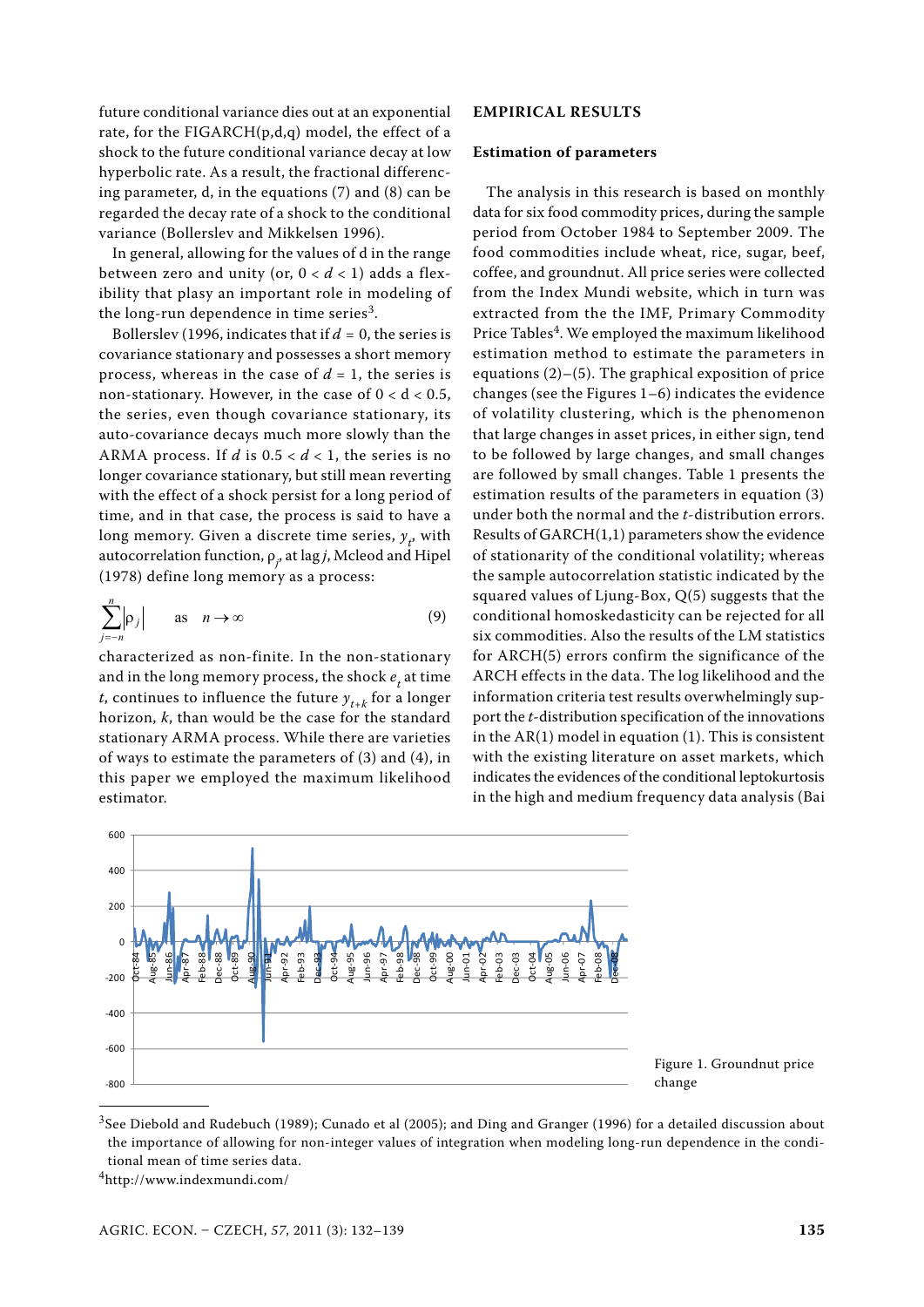

Figure 2. Sugar price change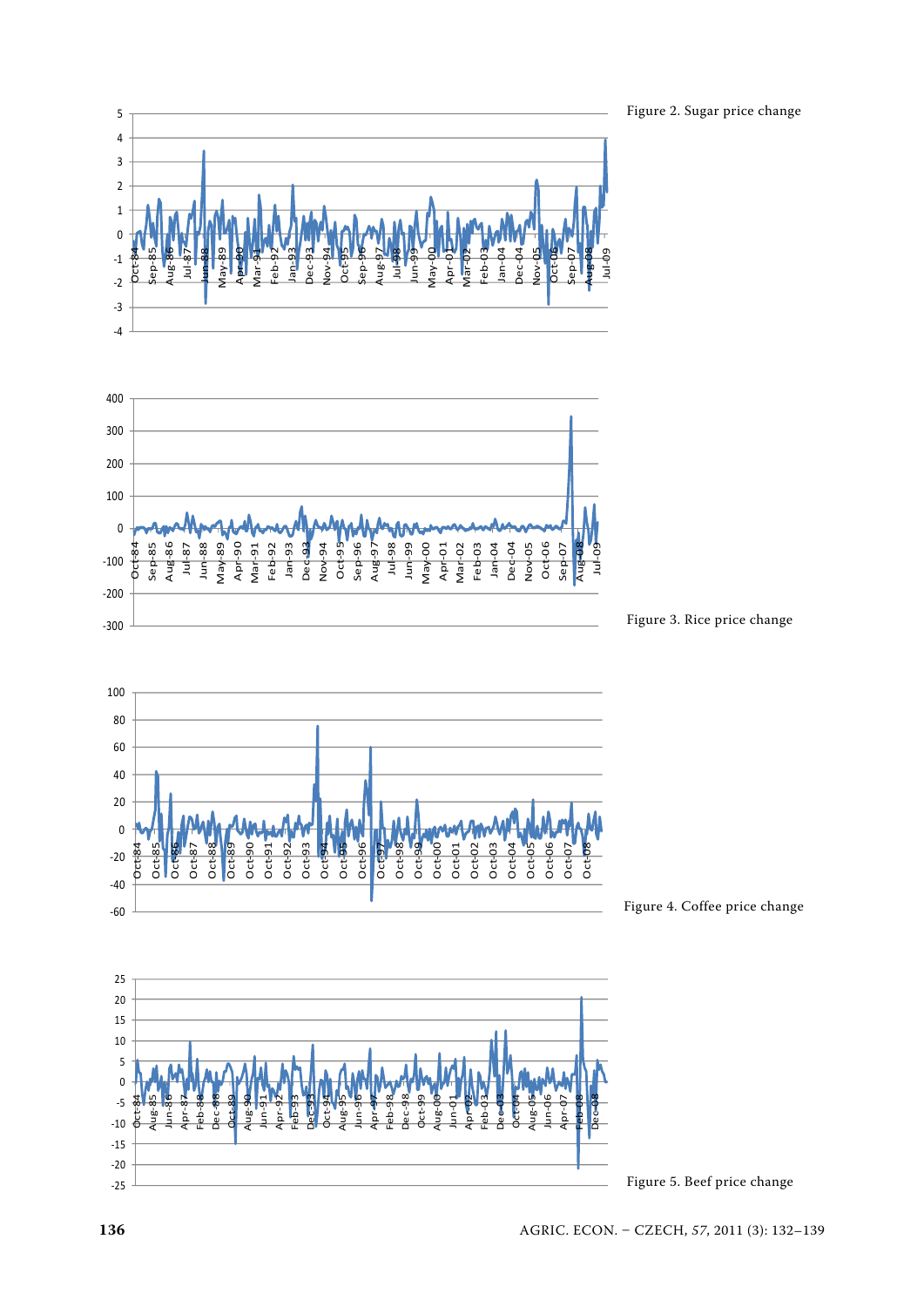

and Ng 2003). To investigate further the robustness of the *t*-distribution model, we conducted, using the out-of-sample forecast analysis, the predictive power of the two models. Diebold and Mariano (1995) (DM) test was employed to compare the accuracy of forecast results. When comparing the forecasts from two competing models; model A, and model B, an important question that needs to be taken into account

Table 1. Estimation of parameters

|                          | Wheat           |                | Rice            |                 | Beef            |                 |
|--------------------------|-----------------|----------------|-----------------|-----------------|-----------------|-----------------|
|                          | normal          | $t$ -dist.     | normal          | $t$ -dist.      | normal          | $t$ -dist.      |
| w<br>$(p$ -value)        | 0.068<br>(0.24) | 0.01<br>(0.05) | 0.58<br>(0.12)  | 0.41<br>(0.00)  | 0.061<br>(0.14) | 0.004<br>(0.03) |
| α<br>$(p$ -value)        | 0.00<br>(0.94)  | 0.74<br>(0.00) | 0.00<br>(0.93)  | 0.003<br>(0.67) | 0.00<br>(0.93)  | 0.44<br>(0.00)  |
| $(p$ -value)             | 0.63<br>(0.00)  | 0.10<br>(0.01) | 0.003<br>(0.95) | 0.82<br>(0.00)  | 0.24<br>(0.00)  | 0.01<br>(0.79)  |
| $Q^2(5)$<br>$(p$ -value) | 7.99<br>(0.15)  | 286<br>(0.00)  | 73.8<br>(0.00)  | 44.1<br>(0.00)  | 86<br>(0.00)    | 12.4<br>(0.03)  |
| LM(5)                    | $144*$          | $6.83*$        | $96.1*$         | $33.2*$         | $88*$           | $10.9*$         |
| Log-likelihood function  | 177             | 13746          | $-798$          | 12 586          | 461             | 13 509          |
| <b>AIC</b>               | $0.18E - 1$     | $0.27E-41$     | 13.12           | $0.69E - 38$    | $0.26E - 2$     | $0.13E-40$      |
| SC                       | $0.19E-1$       | 0.28E-41       | 13.62           | $0.72E - 38$    | $0.27E - 2$     | $0.14E - 40$    |
| HQ                       | $0.18E - 1$     | $0.27E-41$     | 13.32           | 0.70E-38        | $0.26E - 2$     | $0.13E-40$      |
|                          | Groundnut       |                | Sugar           |                 | Coffee          |                 |
|                          | normal          | $t$ -dist.     | normal          | $t$ -dist.      | normal          | $t$ -dist.      |
| w<br>$(p$ -value)        | 0.00<br>(0.94)  | 0.01<br>(0.00) | 0.068<br>(0.00) | 0.005<br>(0.00) | 0.16<br>(0.20)  | 0.04<br>(0.05)  |
| α<br>$(p$ -value)        | 0.28<br>(0.24)  | 0.00<br>(0.81) | 0.12<br>(0.22)  | 0.00<br>(0.86)  | 0.00<br>(0.94)  | 0.18<br>(0.08)  |
| $(p$ -value)             | 0.59<br>(0.02)  | 0.25<br>(0.00) | 0.16<br>(0.01)  | 0.17<br>(0.01)  | 0.38<br>(0.00)  | 0.02<br>(0.66)  |
| $Q^2(5)$<br>$(p$ -value) | 103<br>(0.00)   | 76.6<br>(0.00) | 15.72<br>(0.01) | 15.42<br>(0.01) | 94.1<br>(0.00)  | 99.2<br>(0.00)  |
| LM(5)                    | 43.6*           | $40.62*$       | $5.25*$         | $6.32*$         | $50.03*$        | 110.5*          |
| Log-likelihood function  | 844             | 1 2 9 3 9      | 907             | 12912           | $-230$          | 14530           |
| <b>AIC</b>               | $0.19E - 3$     | $0.63E-39$     | $0.13E-3$       | 0.76E-39        | 0.28            | $0.13E-43$      |
| SC                       | $0.20E - 3$     | $0.66E-39$     | $0.14E-3$       | 0.79E-39        | 0.29            | 0.14E-43        |
| HQ                       | $0.20E - 3$     | 0.64E-39       | $0.13E-3$       | 0.77E-39        | 0.28            | $0.13E-43$      |

Note: Estimated values of parameters rounded into two decimals; terms in parenthesis are *p*-values

\*significant at 5% significance level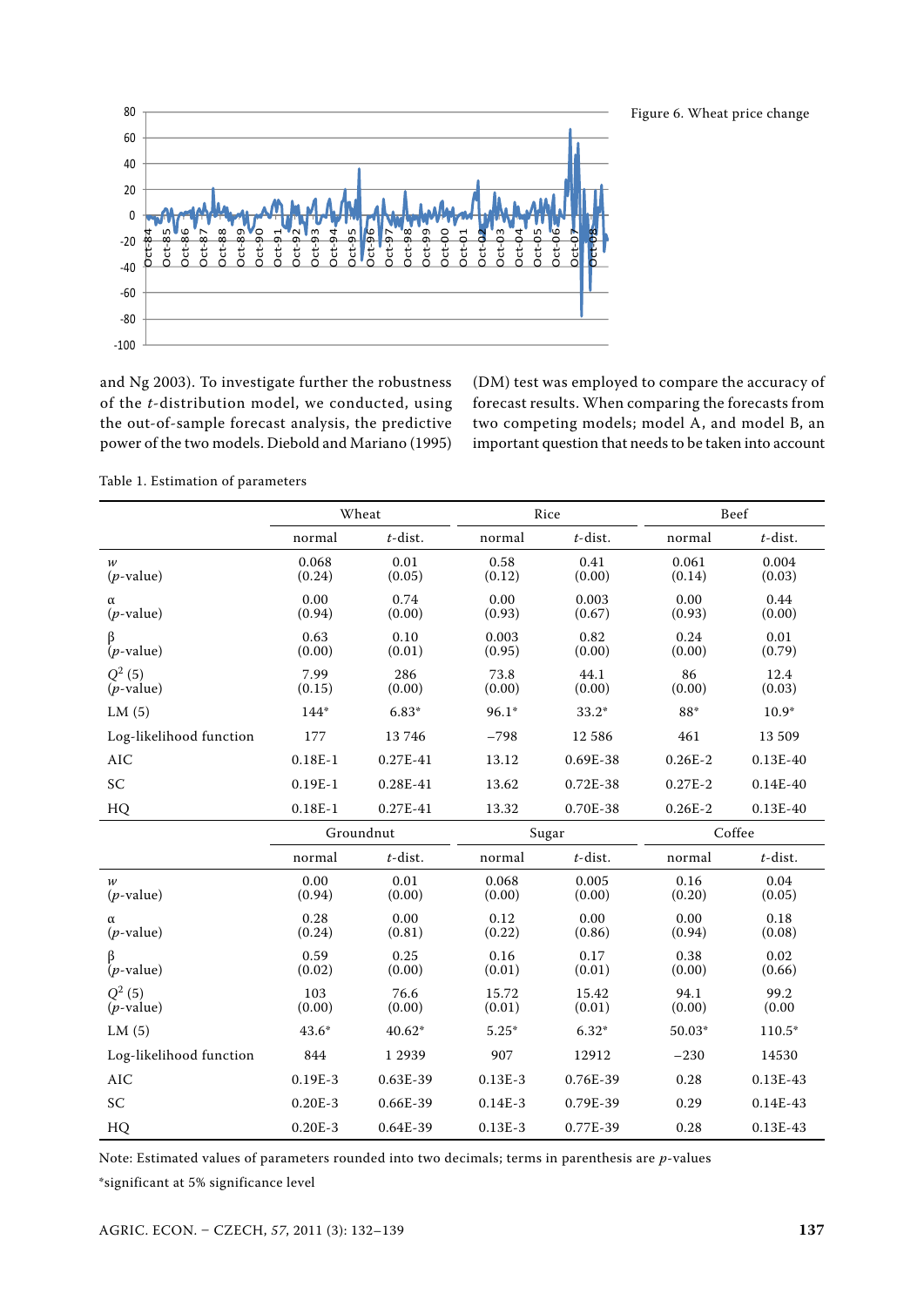Table 2. RMSE loss functions and Diebold & Mariano test

|                           | RMSE loss functions | D&M     |                 |  |
|---------------------------|---------------------|---------|-----------------|--|
|                           | normal              | t-dist. | statistic       |  |
| Wheat<br><i>p</i> -value  | 0.0068              | 0.005   | 19.19<br>(0.00) |  |
| Rice<br>$p$ -value        | 0.40                | 0.006   | 40.83<br>(0.00) |  |
| Beef<br>$p$ -value        | 0.0062              | 0.005   | 24.52<br>(0.00) |  |
| Groundnut<br>$p$ -value   | 0.0037              | 0.001   | 52.3<br>(0.00)  |  |
| Sugar<br>$p$ -value       | 0.0071              | 0.0079  | 485<br>(0.00)   |  |
| Coffee<br><i>p</i> -value | 0.15                | 0.0037  | 12.81           |  |

\*The loss functions are based on three days ahead forecast errors

Under the null hypothesis of equal forecast accuracy, DM is asymptotically normally distributed

is, whether the prediction of model A is significantly more accurate, in terms of a loss function, than the prediction of model B. The Diebold and Mariano test aims to test the null hypothesis of the equality of forecast accuracy against the alternative of the different forecasts across models. Table 2 reports the predictive power of the two models (the normal distribution and the *t*-distribution innovations) using the Root Mean Squared Error (RMSE) of forecast values of the conditional volatility.

Results in Table 3 report the FIGARCH(1, *d*, 1) results, and indicate a strong evidence of the stationary short memory process for the four of the six commodities, as only beef and coffee exhibit the long memory behavior (covariance non-stationary, but mean reverting). This result implies that for the food commodities exhibiting the short memory process, a shock is not likely to persist for a long period.

### **CONCLUDING REMARKS**

The paper employs two competing models, including the thin tailed the normal distribution and the fat-tailed Student *t-*distribution models, to explore the volatility in the global food commodity prices of wheat, rice, beef, groundnut, sugar, and coffee. The sample period in the study includes monthly data covering the period from October 1984 to September 2009. Using the predictive power of the volatility forecast and other goodness of fit measures, the performance of each model was assessed. The analysis in the paper indicates that the *t*-distribution model outperforms the normal distribution model, revealing the evidence of leptokurtosis in the volatility of food commodity prices. This result implies that if such leptokurtic behavior is not taken into account when estimating the conditional volatility, the standard option pricing formula of Black and Scholes, which depends on the expected volatility parameter, could lead into unreliable results when pricing the future option contracts in the commodity markets. The paper also shows that the volatility of the future

Table 3. FIGARCH (1,d,1): *t*-distribution and normal distribution

| Parameters                 | Wheat     | Rice      | Beef      | Groundnut | Sugar     | Coffee    |
|----------------------------|-----------|-----------|-----------|-----------|-----------|-----------|
| t-distribution             |           |           |           |           |           |           |
| $\hat{d}_1$                | 0.48      | 0.44      | $0.57*$   | 0.42      | 0.47      | $0.56*$   |
| (standard error)           | (8.04)    | (7.2)     | (10.2)    | (6.0)     | (6.6)     | (10.1)    |
| $\widehat{\Phi}_1$         | $-0.49$   | $-0.45$   | $-0.58$   | $-0.17$   | $-0.16$   | $-0.58$   |
| (standard error)           | $(-7.6)$  | $(-7.01)$ | $(-10.3)$ | $(-2.1)$  | $(-1.92)$ | $(-10.4)$ |
| $\widehat{\theta}_1$       | 0.01      | 0.01      | 0.4       | 0.01      | 0.02      | 0.01      |
| (standard error)           | (0.01)    | (0.002)   | (0.01)    | (0.01)    | (0.01)    | (0.01)    |
| Log-likelihood function    | 201       | $-676$    | 475       | 837       | 886       | $-205$    |
| <b>Normal distribution</b> |           |           |           |           |           |           |
| $\hat{d}_1$                | $0.75*$   | $0.55*$   | $0.59*$   | 0.41      | 0.48      | $0.63*$   |
| (standard error)           | (8.6)     | (9.9)     | (9.4)     | (5.01)    | (7.1)     | (11.87)   |
| $\widehat{\Phi}_1$         | $-0.39$   | $-0.59$   | $-0.44$   | $-0.05$   | $-0.19$   | $-0.44$   |
| (standard error)           | $(-4.36)$ | $(-10.4)$ | $(-6.3)$  | $(-0.58)$ | $(-2.44)$ | $(-7.7)$  |
| $\hat{\theta}_1$           | 0.82      | 9.7       | $-14.0$   | 8.28      | $-6.2$    | 52.5      |
| (standard error)           | (0.62)    | (0.47)    | $(-1.79)$ | (0.59)    | $(-2.25)$ | (8.47)    |
| Log-likelihood function    | 97.1      | $-683$    | 438       | 850       | 884       | $-152$    |

\*mean reverting, but long memory process